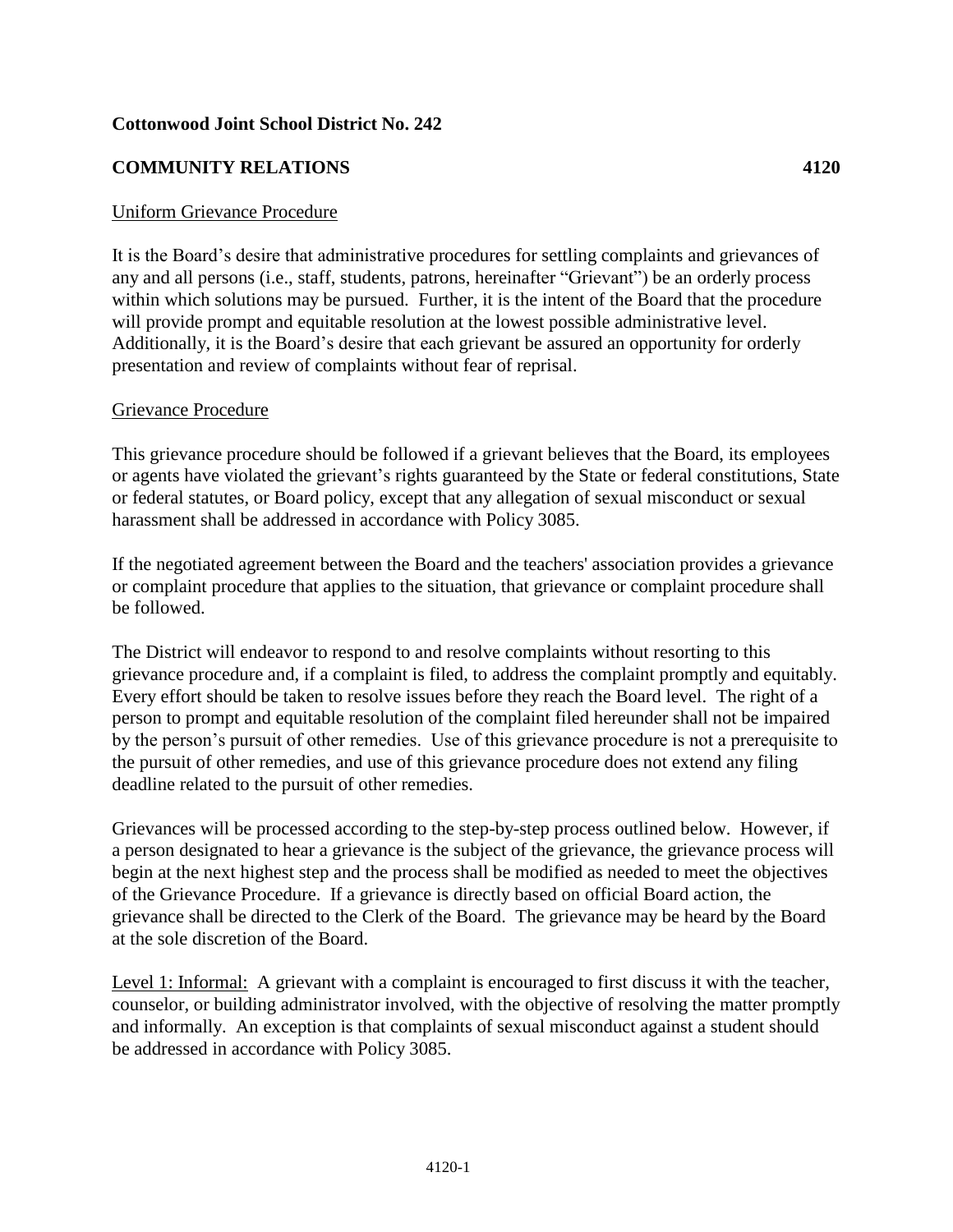Level 2: Principal: If the complaint is not resolved at Level 1, the grievant may file a written grievance stating:

- 1. The nature of the grievance; and
- 2. The remedy requested.

It must be signed and dated by the grievant. The Level 2 written grievance must be filed with the principal within 60 days of the event or incident, or from the date the grievant could reasonably become aware of such occurrence.

If the complaint alleges a violation of Board policy or procedure, the principal shall investigate and attempt to resolve the complaint within 30 school business days. If either party is not satisfied with the principal's decision, the grievance may be advanced to Level 3 by requesting in writing that the Superintendent review the principal's decision. This request must be submitted to the Superintendent within 15 days of the principal's decision.

If the complaint alleges a violation of Title II, Section 504 of the Rehabilitation Act, or a violation of Title IX other than sexual misconduct, the principal shall turn the complaint over to the Nondiscrimination Coordinator, the Superintendent, who shall investigate the complaint. The District has appointed a Nondiscrimination Coordinator to assist in the handling of discrimination complaints. The Coordinator will complete the investigation and file the report with the Superintendent within 30 school business days after receipt of the written grievance. The Coordinator may hire an outside investigator if necessary. If the Superintendent agrees with the recommendation of the Coordinator, the recommendation will be implemented. If the Superintendent rejects the recommendation of the Coordinator, and/or either party is not satisfied with the recommendations from Level 2, either party may make a written appeal within 15 days of receiving the report of the Coordinator to the Board for a hearing.

Level 3: Superintendent: Upon receipt of the request for review, the Superintendent shall schedule a meeting between the parties and the principal. The parties shall be afforded the opportunity to either dispute or concur with the principal's report. The Superintendent shall decide the matter within ten days of the meeting and shall notify the parties in writing of the decision. If the Superintendent agrees with the recommendation of the principal, the recommendation will be implemented. If the Superintendent rejects the recommendation of the principal, the matter may either be referred to an outside investigator for further review or resolved by the Superintendent.

If either party is not satisfied with the decision of the Superintendent, the Board is the next avenue for appeal. A written appeal must be submitted to the Board within 15 days of receiving the Superintendent's decision. The Board is the policy-making body of the school, however, and appeals to that level must be based solely on whether or not policy has been followed. Any individual appealing a decision of the Superintendent to the Board bears the burden of proving a failure to follow Board policy.

Level 4: The Board: Upon receipt of a written appeal of the decision of the Superintendent, and assuming the individual alleges a failure to follow Board policy, the matter shall be placed on the